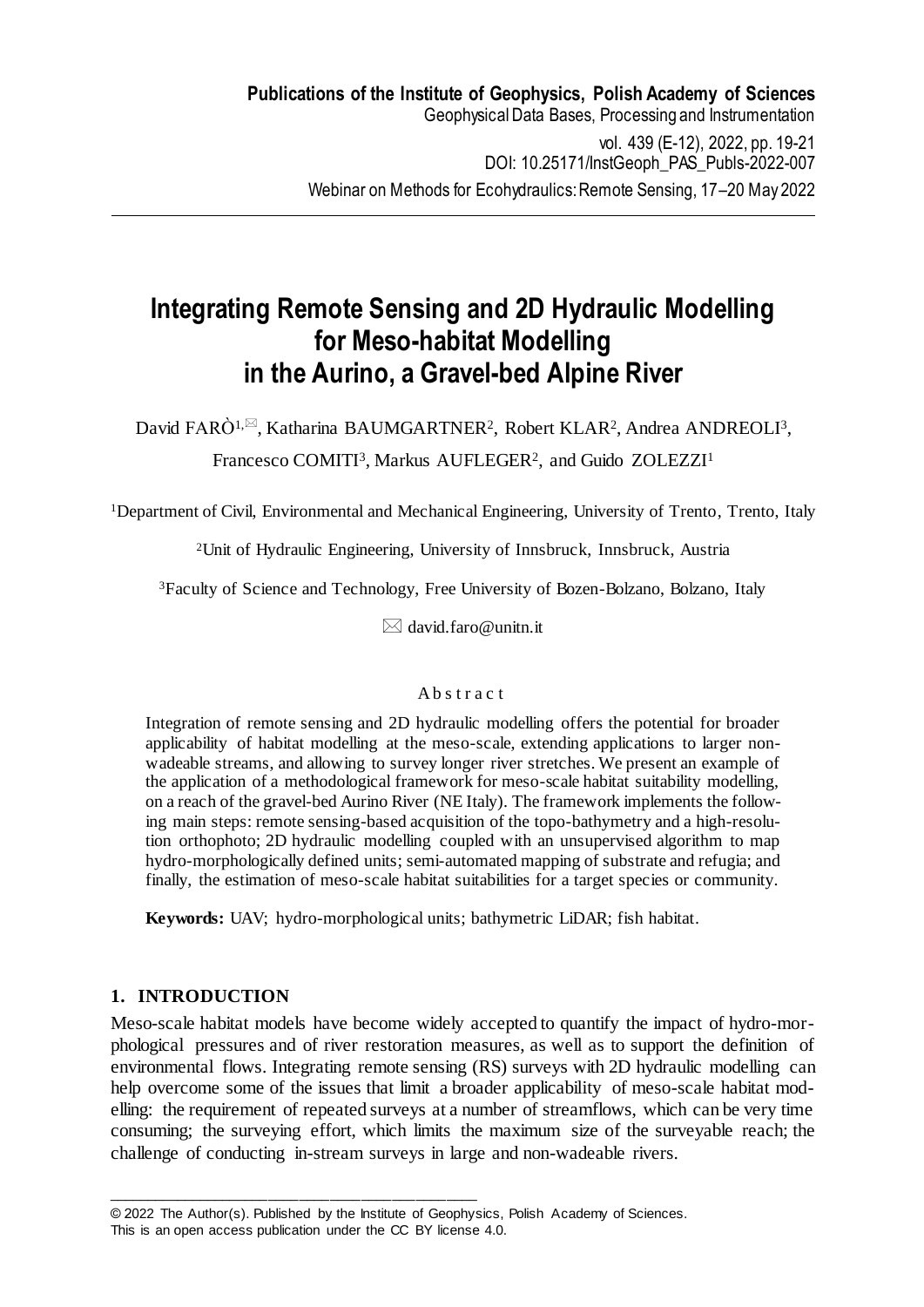#### **2. MODELLING FRAMEWORK**

The modelling framework integrates RS and 2D hydraulic modelling to map meso-scale fish habitat suitabilities (Fig. 1). In this contribution, we present an example for a 750 m reach of a recently restored meandering section of the Aurino River (NE Italy). The workflow implements: RS-based survey of the topo-bathymetry (in the form of a DTM, acquired via Airborne LiDAR Bathymetry) and the acquisition of a high-resolution RGB orthophoto (acquired with a drone); 2D hydraulic modelling to numerically estimate the distribution of water depth and velocity at a number of discharges; the outputs of the 2D hydraulic model are used to automatically map hydro-morphologically defined units (following the procedure described in Farò et al. 2022); a semi-automated approach to describe the spatial distribution of non-hydraulic habitat descriptors (e.g. substrate and flow refugia) from the orthophoto; and finally, the estimation of meso-scale habitat suitabilities, used to derive the habitat – flow rating curves, according to the MesoHABSIM methodology (Vezza et al. 2014).



Fig. 1. Modelling framework (and examples from the Aurino reach).

## **3. CONCLUSION**

We show the potential of combining RS and 2D hydraulic modelling coupled with automated procedures to map meso-scale hydro-morphologically defined units and habitat descriptors to derive fish suitability maps and hence habitat-flow rating curves. The presented framework allows objective and repeatable surveys on large gravel bed rivers, with lower surveying effort, making it possible to increase the modelled reach size, survey non-wadeable in-stream conditions, and potentially increasing the number of habitat modelling applications.

A c know le dgme nts . Financial support was received by MIUR (grant L.232/2016) and by the Autonomous Province of Bolzano/Bozen (FHARMOR project, funding agreement n. 17/34 of 03/11/2016).